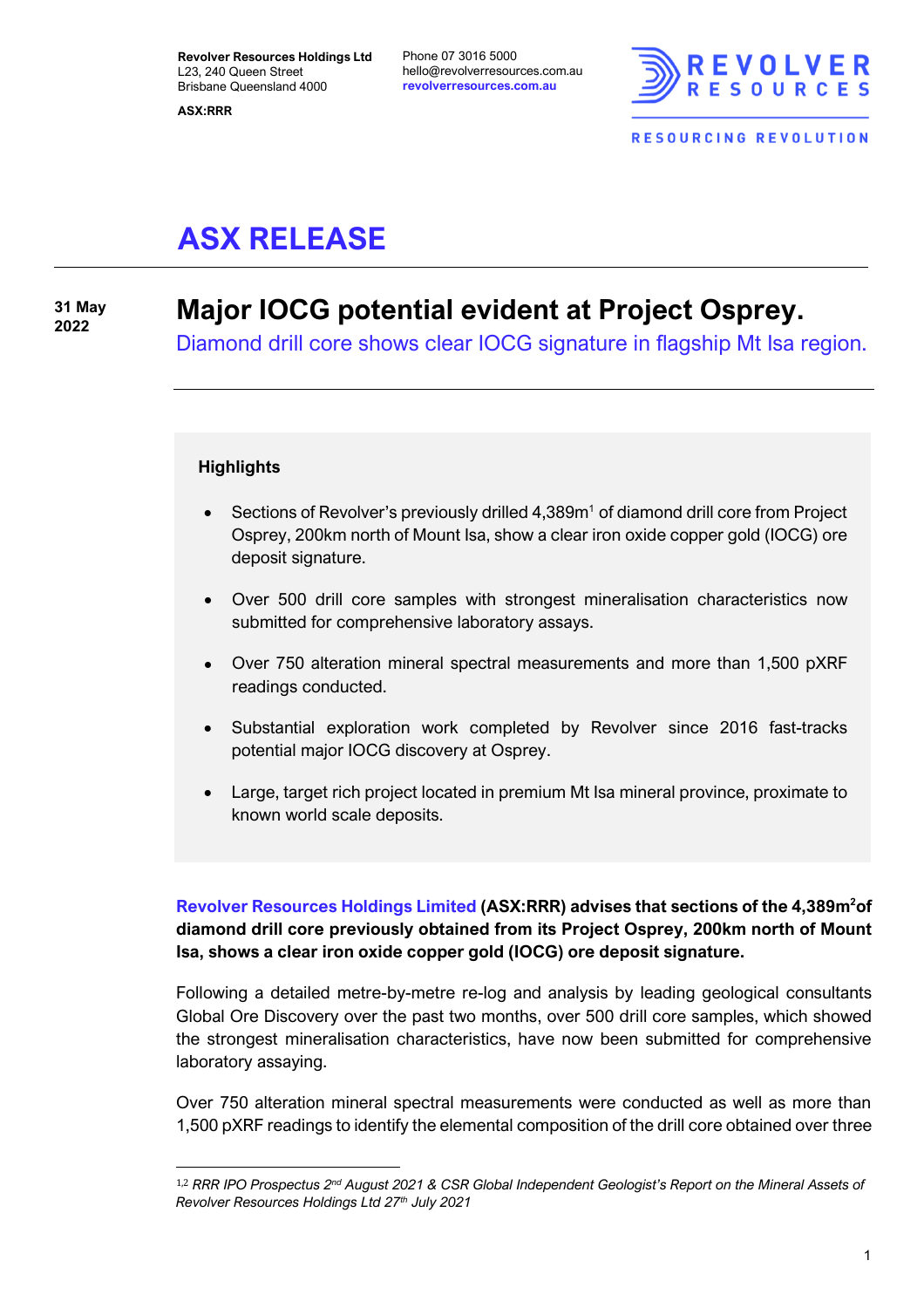

separate campaigns in 2017, 2019 and 2021 prior to Revolver's listing.

Revolver Resources Managing Director, Mr Pat Williams, said the true potential of the project was only just being fully recognised.

"We are very encouraged by the potential for a large-scale copper discovery at Project Osprey which may also offer gold and rare earths credits according to initial review," Mr Williams said.

"With clear and visible evidence of IOCG alteration and mineralisation signatures, we are quickly reassessing the large quantity of high-quality exploration data we have accumulated over several exploration campaigns since 2016  $^{\text{2}}$ .

"In addition to diamond drilling, this includes gravity station measurements, induced polarisation surveys, and electro-magnetic geophysics surveys."

Mr Williams said the laboratory results were expected by the end of July while an airborne geophysics program was planned for by September ahead of identifying drill targets for late 2022.

Covering 765km<sup>2</sup> over six adjoining EPMs, Project Osprey lies within the Carpentaria Minerals Province, one of the world's richest mineral producing regions, in close proximity to important and world-class mines including Mt Isa Copper Mine, George Fisher/Hilton Copper Mine, Century Zinc Mine as well as the Mount Gordon deposits – Mammoth, Esperanza and Esperanza South, and Ernest Henry, a well-known IOCG example (2.5Mt contained copper and 4.0M Oz contained gold).

IOCG is a broad categorisation of deposit style where mineral rich fluids are mobilised along fault structures and settle, often at depth, in mineral concentrations which can justify economic recovery and processing.

"The exciting scale potential at Osprey combined with the proven exceptional grade potential at our Dianne Project support the company's vision to become a near term mid-scale copper producer," Mr Williams said.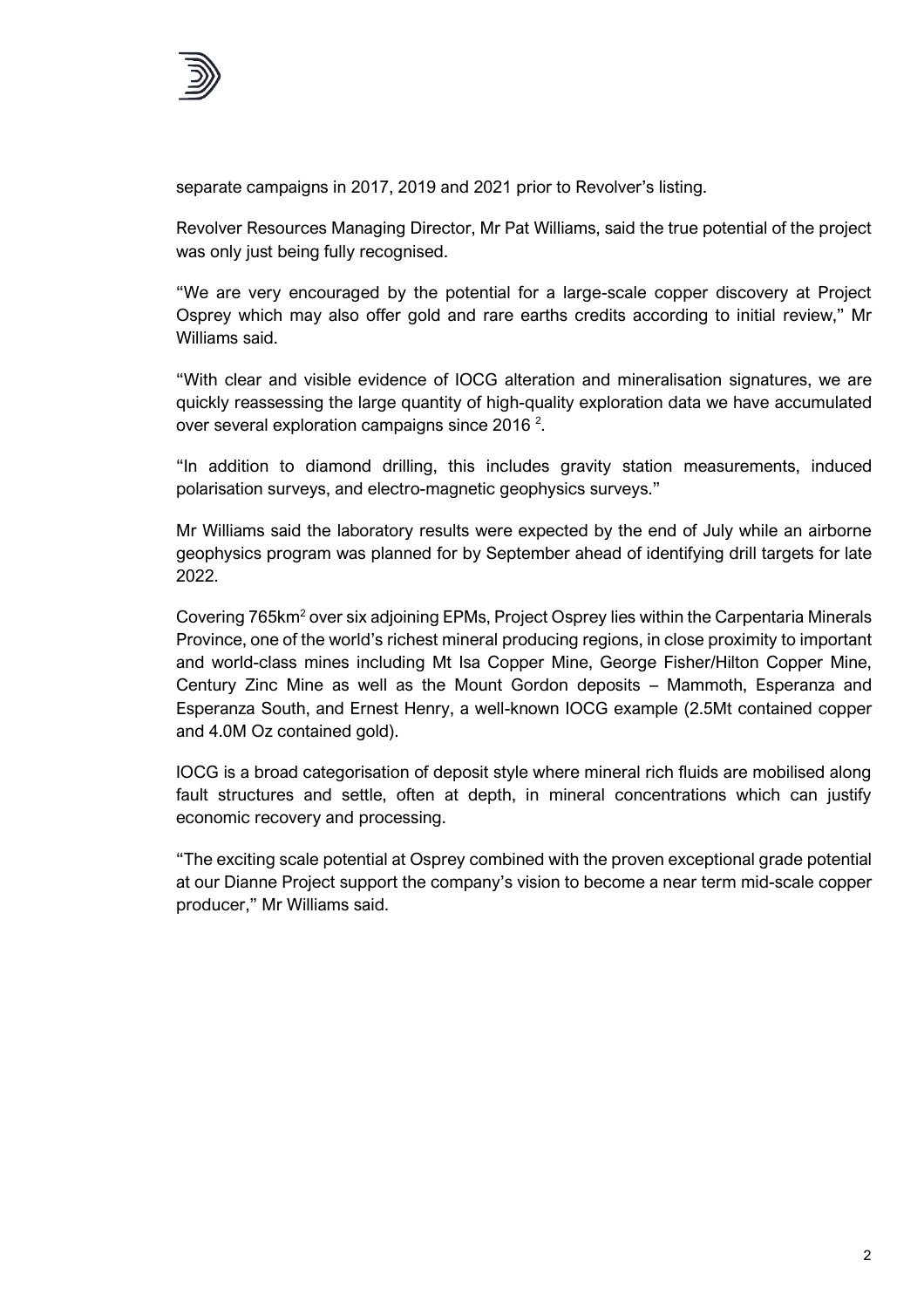

*Figure 1: Osprey IOCG copper mineralisation (chalcopyrite) in drill core. 3*



*Figure 2: Alteration and veining in Osprey drill core indicative of IOCG signatures<sup>3</sup> .*

*<sup>3</sup>RRR IPO Prospectus 2nd August 2021 & CSR Global Independent Geologist's Report on the Mineral Assets of*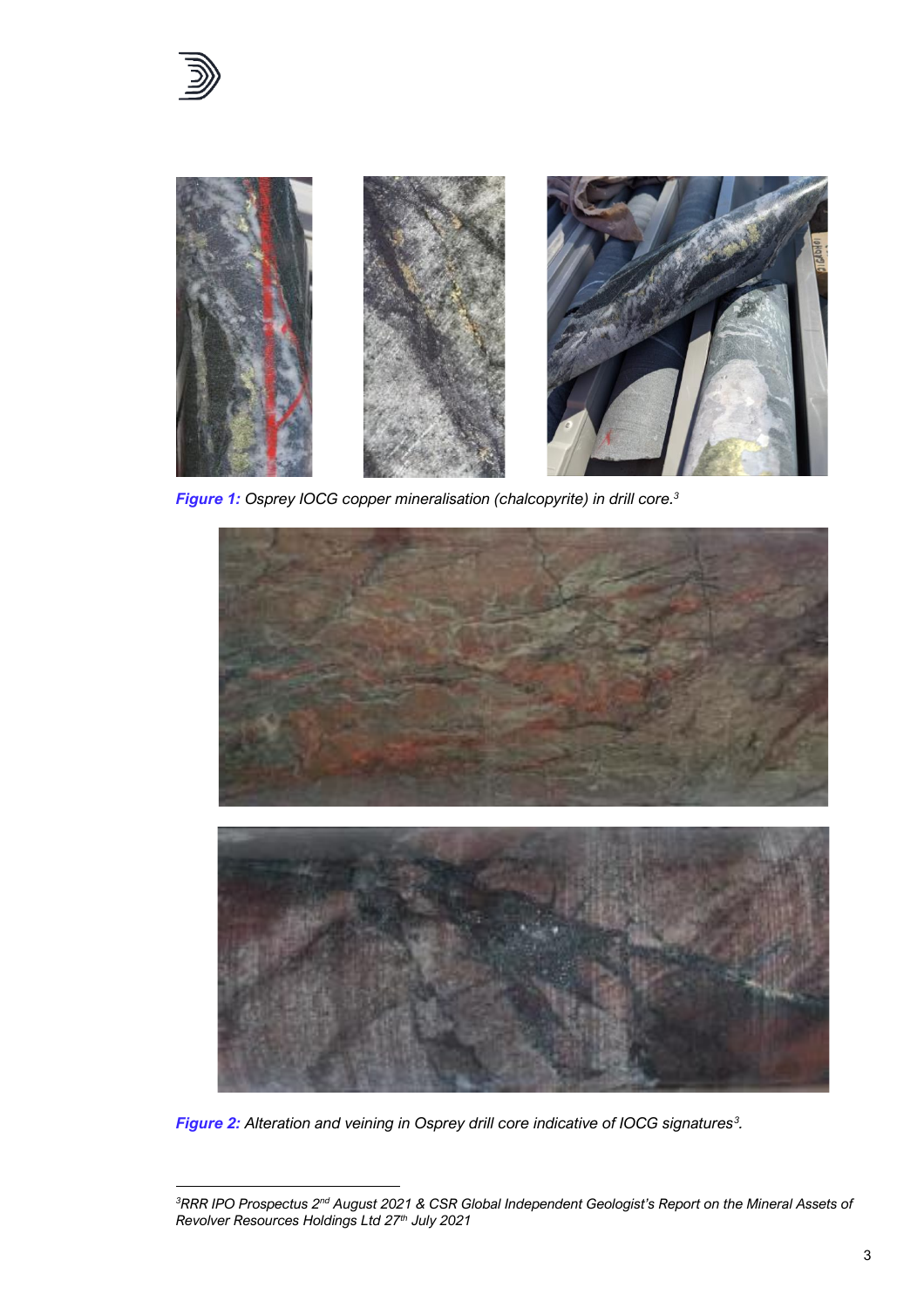

# **Project Osprey Overview**

# **A world class locality**

Project Osprey consists of six highly prospective Exploration Permit Minerals (EPM's) covering an area of 765km<sup>2</sup>, situated approximately 220km north of Mount Isa. The principal targets are, IOCG, Mount Isa style copper deposits.



*Figure 3: Project Osprey location within flagship Mt Isa mineral province.*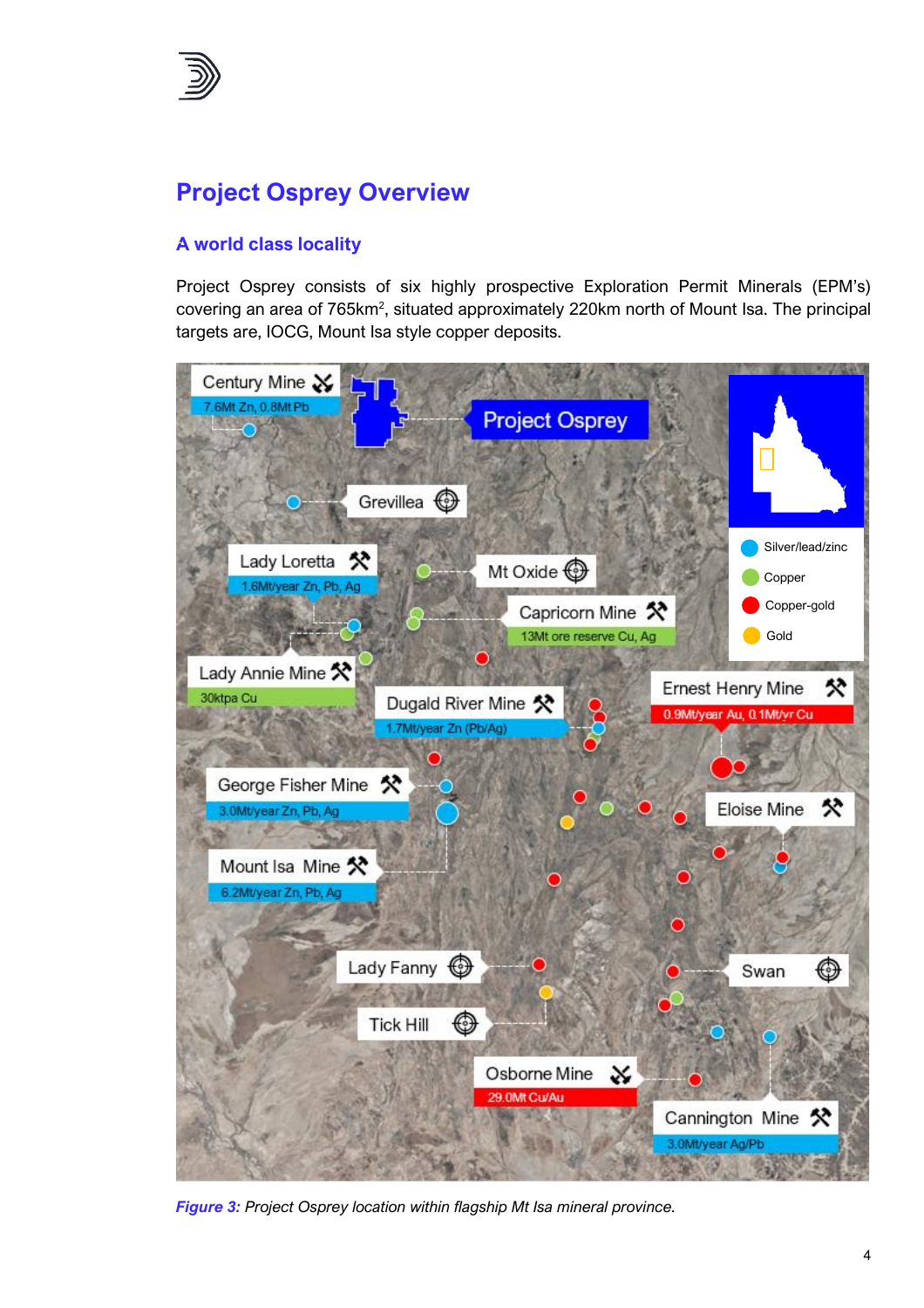

The project lies within the Carpentaria Minerals Province, one of the world's richest mineral producing regions, in close proximity to known deposits including the Mount Isa Pb-Zn group (Mt Isa, Hilton, George Fisher), Century, Ernest Henry, Swan and Capricorn Copper deposits.

Prospective mineralisation targets are buried beneath a shallow cover of sediments of the Carpentaria Basin. The project area is a flat plain of lightly timbered savannah grassland. And may be accessed by sealed bitumen roads from the nearby Cloncurry.

### **Previous exploration (prior to Revolver)**

High quality exploration work for its era was completed over Project Osprey's tenure between 1970 and 2004 by a number of mining companies, including resource majors Newmont, Rio Tinto, Shell, Anglo American and BHP. Activities were concentrated primarily in the west nearer the outcropping part of the Mount Isa Inlier and in the vicinity of a number of base metal occurrences that lie approximately 20km to the west of the project area.

The very limited amount of historical drilling means that Osprey was essentially untested for copper and other mineralisation up until the time Revolver commenced exploration.



*Figure 4: Previous owners of Project Osprey tenure.<sup>3</sup>*

*<sup>3</sup> Refer RRR ASX Release 28 September 2021 – RRR – Post IPO Investor Presentation*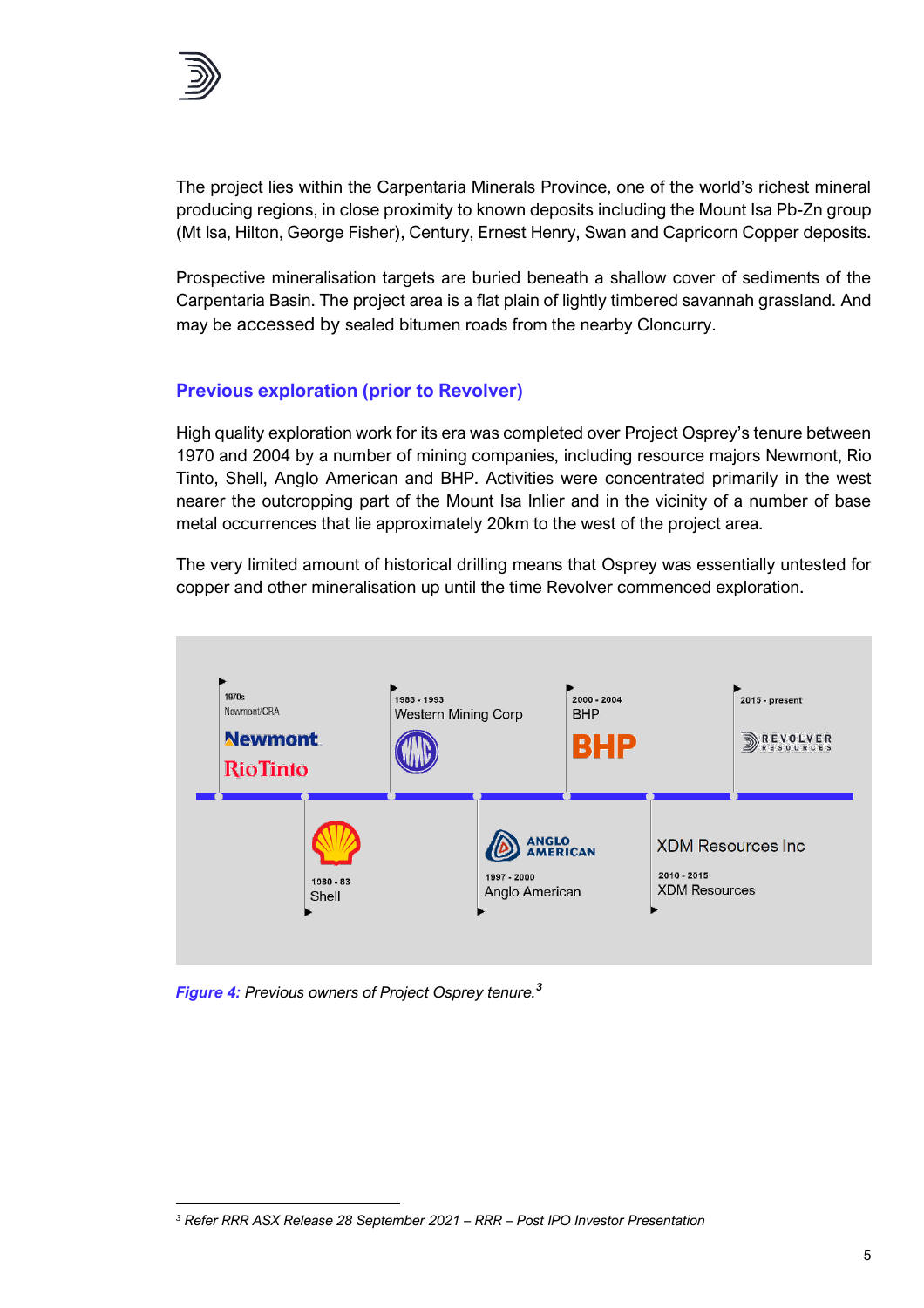

## **Revolver exploration since 2016**

Between 2016 and prior to listing on the ASX, Revolver invested several million dollars on a series of high-quality, modern exploration campaigns over several years including:

- >4,300m of diamond drilling,
- 200 line-kilometers of ground magnetics,
- 651 ground gravity station measurements,
- 46.1 line-kilometers of induced polarisation (IP) electrical geophysics survey, and
- a 10km<sup>2</sup> ground based electro-magnetic (EM) geophysics survey.



*Figure 5: Timeline of exploration activity conducted at Project Osprey by Revolver since 2016, systematically following geophysically-driven target generation program, drilling through the sedimentary cover sequences to test geophysical targets within the prospective basement rocks. 5*

Further to this, Revolver has leveraged extensive academic and industry studies over many decades to assemble a variety of leading-edge exploration models at Osprey.

Revolver is well positioned to benefit from this significant project knowledge to direct and prioritise ongoing work. Furthermore, much of Osprey's acreage is sparsely drill tested, offering significant future potential within this world class minerals jurisdiction. prioritise ongoing work. Furthermore,<br>
offering significant future potential withi<br>
FRAR IPO Prospectus 2<sup>nd</sup> August 2021 & CSR C<br>
Revolver Resources Holdings Ltd 27<sup>th</sup> July 2021

<sup>5</sup> *RRR IPO Prospectus 2nd August 2021 & CSR Global Independent Geologist's Report on the Mineral Assets of*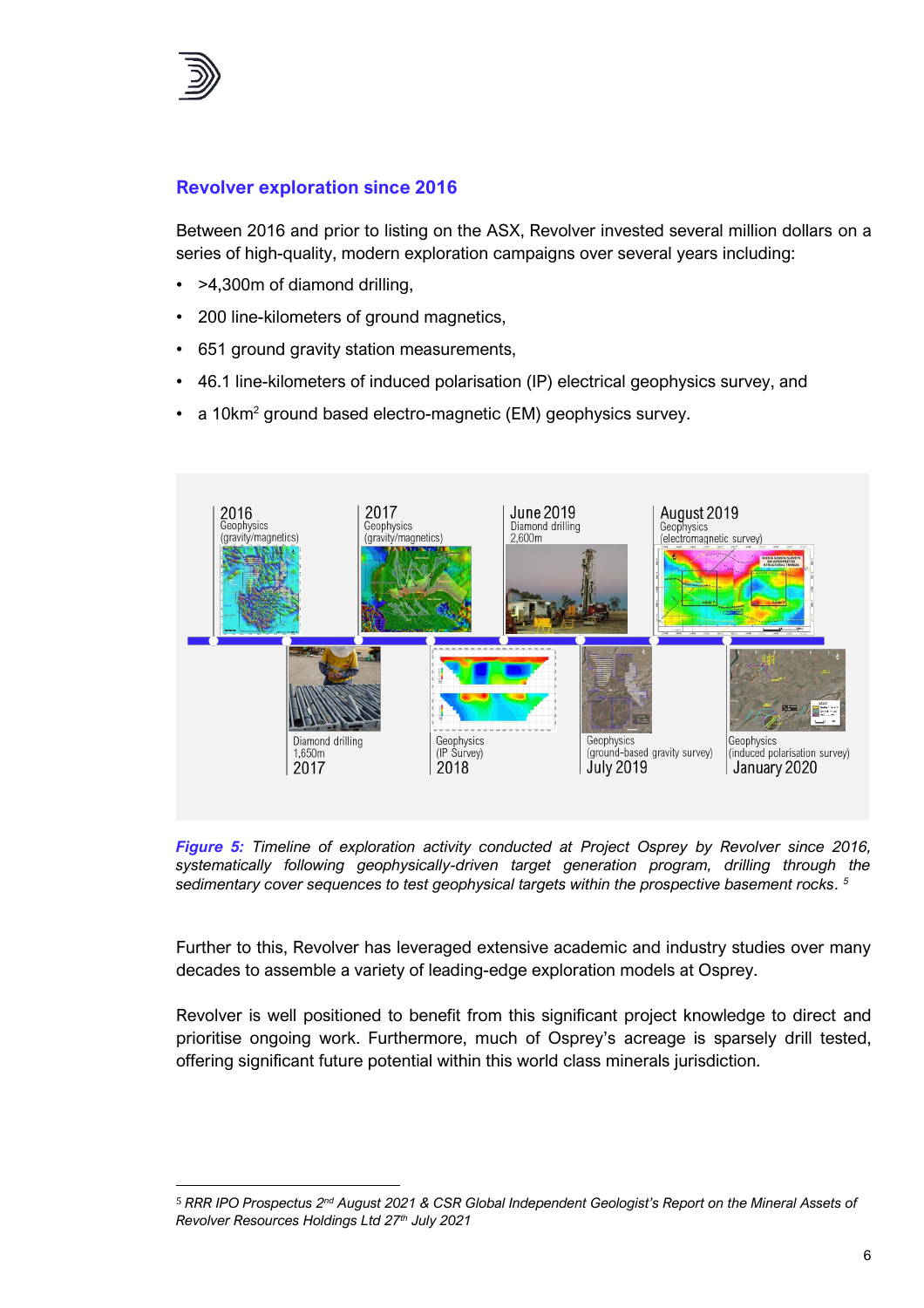

#### **Next exploration steps**

The next work scopes to be undertaken for Osprey are designed to progress identification of potential high priority drill targets:

- Integration and re-interpretation of all Osprey geophysics work completed to date,
- Laboratory analysis of >500 assay samples from historical drill core to test for multielement minerals, rare earths and gold (results expected July 2022),
- Undertake airborne geophysics program (planned for September 2022),
- Identify high priority drill targets for drilling (Q4 2022).

### **This announcement has been authorised by the Board of Revolver Resources Holdings Limited.**

#### **For more information, please contact:**

| Pat Williams                  | <b>Gareth Quinn</b>      |
|-------------------------------|--------------------------|
| <b>Managing Director</b>      | Investor Relations       |
| Mobile +61 407 145 415        | Mobile + 61 417 711 108  |
| patw@revolverresources.com.au | gareth@republicpr.com.au |

#### **About Revolver Resources**

Revolver Resources Holdings Limited is an Australian public company focused on the development of natural resources for the world's accelerating electrification. Our near-term focus is copper exploration in proven Australian jurisdictions. The company has 100% of two copper projects:

1) Dianne Project, covering six Mining Leases and an Exploration Permit in the proven polymetallic Hodkinson Province in north Queensland, and;

2) Project Osprey, covering six exploration permits within the North-West Minerals Province, one of the world's richest mineral producing regions. The principal targets are Mount Isa style copper and IOCG deposits.

#### For further information **www.revolverresources.com.au**